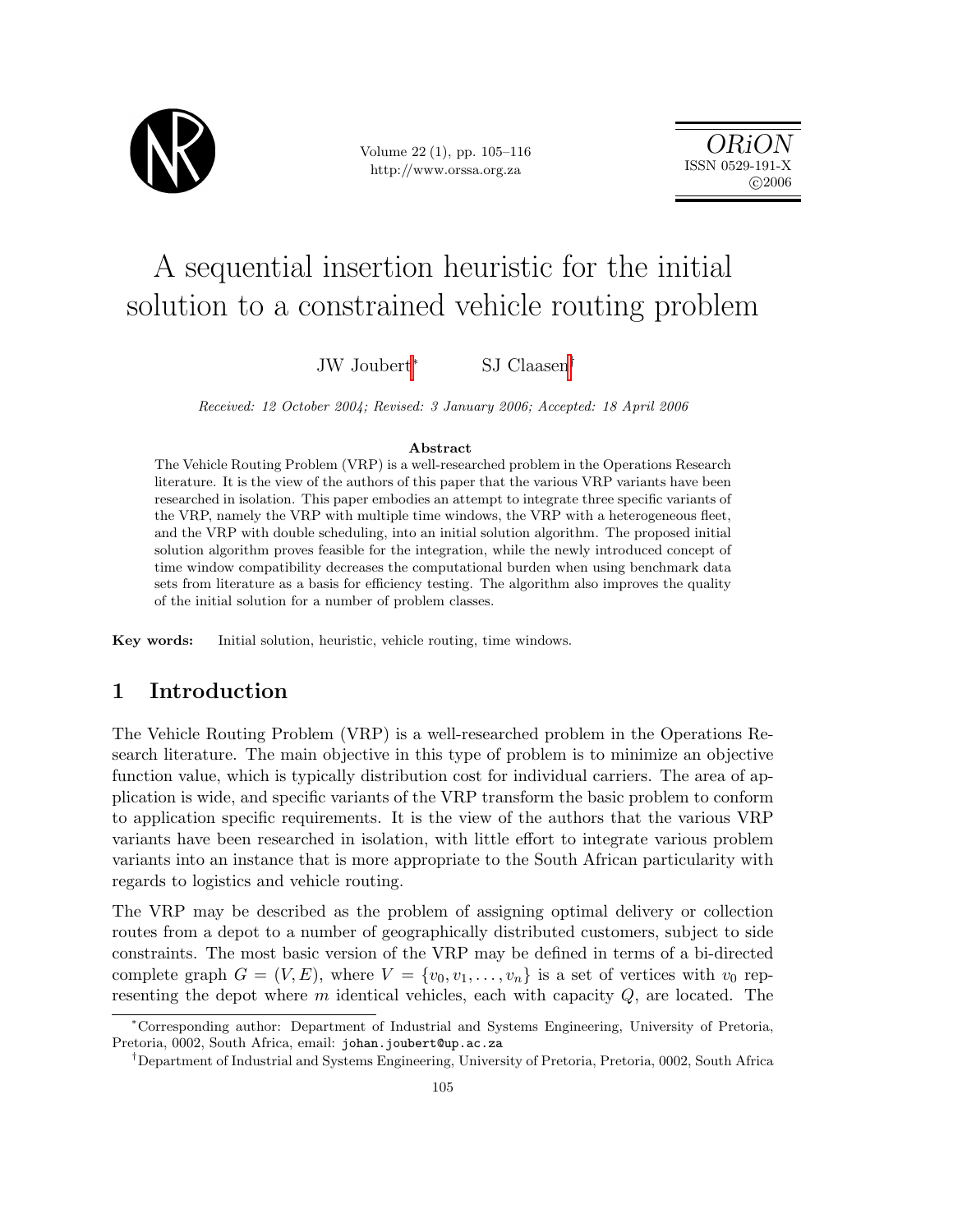remaining vertices, denoted by  $V \setminus \{v_0\}$ , represent customers each having a non-negative demand  $q_i$  and a non-negative service time  $s_i$  [\[17\]](#page-11-0). The edge set connecting the vertices is given by  $E = \{(v_i, v_j) \mid v_i, v_j \in V, \quad i \neq j\}$ . A distance matrix  $C = \{c_{ij}\}\$ is defined on E. In some contexts,  $c_{ij}$  may be interpreted as travel cost or travel distance from vertex  $v_i$  to vertex  $v_i$ . Hence, the terms distance, travel cost, and travel time are used interchangeably. The VRP consists of designing a set of  $m$  vehicle routes having a minimum total length such that:

- each route starts and ends at the depot,
- each remaining vertex  $(V \setminus \{v_0\})$  is visited exactly once by exactly one vehicle,
- $\bullet$  the total demand of a route does not exceed  $Q$ , and
- the total duration (including service and travel time) of a route does not exceed a preset limit L.

The VRP is an NP-hard combinatorial optimization problem for which several exact and approximate solution methods have been proposed (see Laporte [\[8\]](#page-10-0) for a review). Early researchers, such as Clarke and Wright [\[1\]](#page-10-1), realized that exact algorithms can only solve relatively small problems, but a number of heuristic algorithms have proved very satisfactory, in many cases yielding near-optimal solutions to relatively large problems.

The basic VRP is based on a number of assumptions, such as utilizing a homogeneous fleet, a single depot, and allocating one route per vehicle. These assumptions may be eliminated or relaxed by introducing additional constraints to the problem. This implies increasing the complexity of the problem, and, by restriction, classifies the extended problem as an NP-hard problem. It should be noted that most of these additional constraints are often implemented in isolation, without integration, due to the increased complexity of solving such problems. Thus the problem statement:

Is it possible to solve a vehicle routing problem with multiple integrated constraints?

Finding a feasible, and integrated initial solution to a hard problem is the first step in addressing the scheduling issue. In this paper an algorithm is proposed that integrates three specific variants of the VRP. The paper also contributes to reducing the computational burden by proposing a concept referred to as time window compatibility (TWC) to evaluate the insertion of customers on positions within routes intelligently. The authors investigate the feasibility of integrating multiple soft time windows, a heterogeneous fleet and double scheduling constraints into a single problem instance, referred to simply in this paper as the Vehicle Routing Problem with Multiple Constraints (VRPMC).

A time window is the period of time during which deliveries can be made to a specific customer, indexed by  $i$ , and has three main characteristics: the earliest allowed arrival time denoted by  $e_i$ , the latest allowed arrival time denoted by  $l_i$ , and whether the time window is considered soft (allowing a penalized late service) or hard (no late service allowed). It is an extension of the VRP that has been researched extensively [\[5,](#page-10-2) [14,](#page-11-1) [15,](#page-11-2) [16\]](#page-11-3).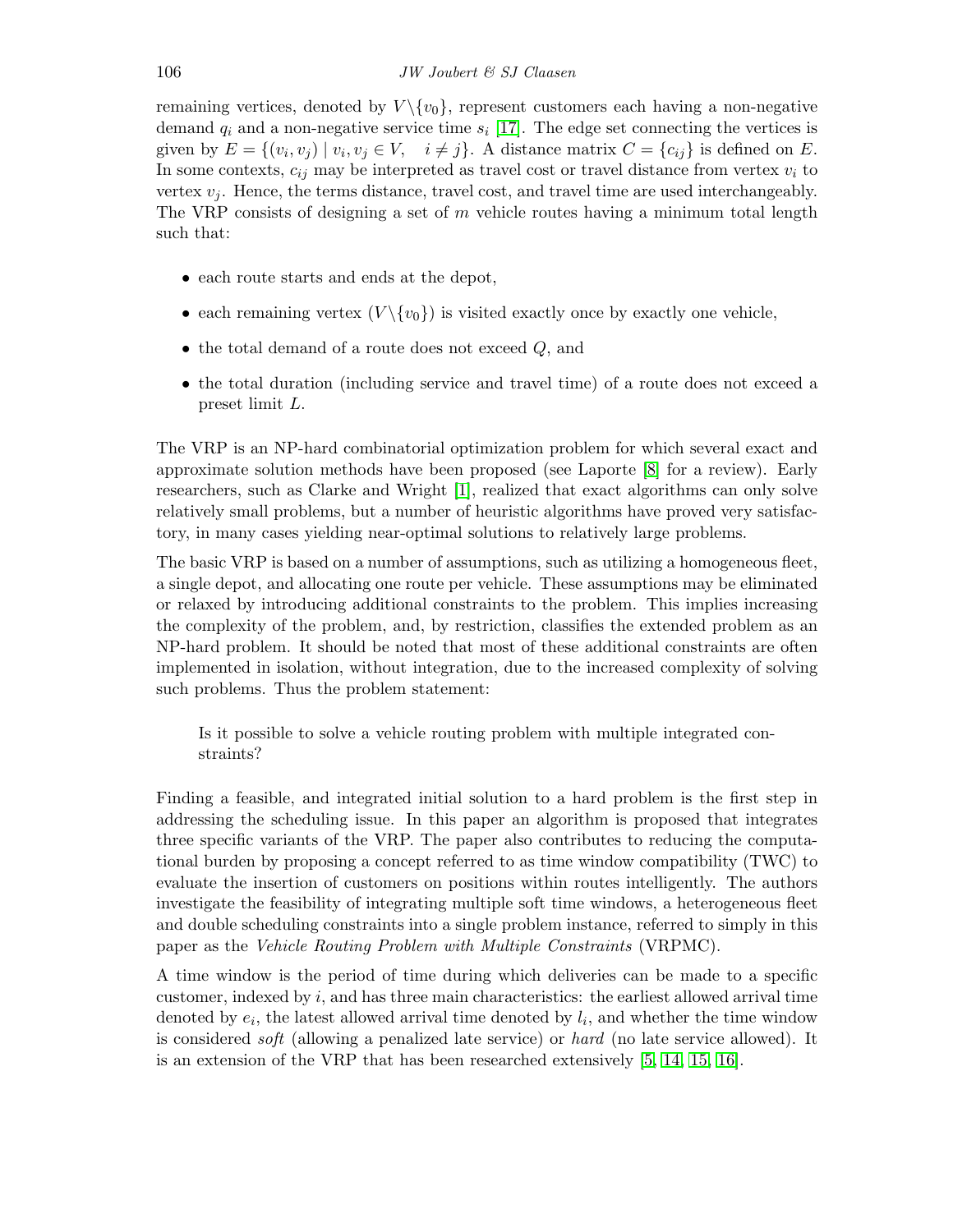Gendreau *et al.* [\[3\]](#page-10-3) propose a solution methodology for cases where the fleet is heterogeneous, that is, where the fleet is composed of vehicles with different capacities and costs. Their objective is to determine what the optimal fleet composition should be, and is referred to as either the Heterogeneous Fleet Vehicle Routing Problem (HVRP), or the Fleet Size and Mix Vehicle Routing Problem (FSMVRP). Taillard [\[14\]](#page-11-1) formulates the Vehicle Routing Problem with a Heterogeneous fleet of vehicles (VRPHE) where the number of vehicles of type t in the fleet is limited; the objective being to optimize the utilization of the given fleet. Salhi and Rand [\[12\]](#page-11-4) incorporate vehicle routing into the vehicle composition problem, and refer to it as the Vehicle Fleet Mix problem (VFM).

Double scheduling occurs where vehicles are routed in a manner that allows a vehicle to complete one route, return to the depot to replenish its capacity, *i.e.* load for deliveries or unload collected cargo, before embarking on a subsequent route. The aggregated routes for a vehicle is referred to as a tour, and a vehicle is required to complete its tour within the depot's provided time window.

The concept of TWC is introduced in §[2](#page-2-0) along with the initial solution algorithm. The results from simulated data sets are presented in §[3,](#page-5-0) before conclusions are drawn, and a research agenda is established in §4.

#### <span id="page-2-0"></span>2 An initial solution approach

Heuristics typically use a greedy approach to obtain a good initial solution in an efficient manner and then incrementally improve the solution by neighborhood exchanges or local searches. Solomon [\[13\]](#page-11-5) divides VRP tour-building algorithms into either sequential or parallel methods. Sequential procedures construct one route at a time until all customers are scheduled. Parallel procedures are characterized by the simultaneous construction of routes, while the number of parallel routes may either be limited to a predetermined number, or formed freely. Solomon concludes that, from the five initial solution heuristics evaluated, the *Sequential Insertion Heuristic* (SIH) proved to be very successful, both in terms of the quality of the solution, as well as the computational time required to find the solution [\[9\]](#page-10-4).

When finding an initial solution to a routing problem, the *initialization criteria* refers to the process of finding the first customer to insert into a route. The most commonly used initialization criteria is the farthest unrouted customer, and the customer with the earliest deadline, or the earliest latest allowed arrival. The first customer inserted on a route is referred to as the seed customer. Once the seed customer has been identified and inserted, the SIH algorithm considers, for the unrouted nodes, the insertion place that minimizes a weighted average of the additional distance and time needed to include a customer in the current partially constructed route – referred to as determining the insertion criteria. The third step, the *selection criteria*, tries to maximize the benefit derived from inserting a customer in the current partial route rather than on a new direct route. Note that the terms nodes and customers are used interchangeably. It can easily be shown that the number of criteria calculations for the SIH algorithm is a third order polynomial function of the number of nodes in the network.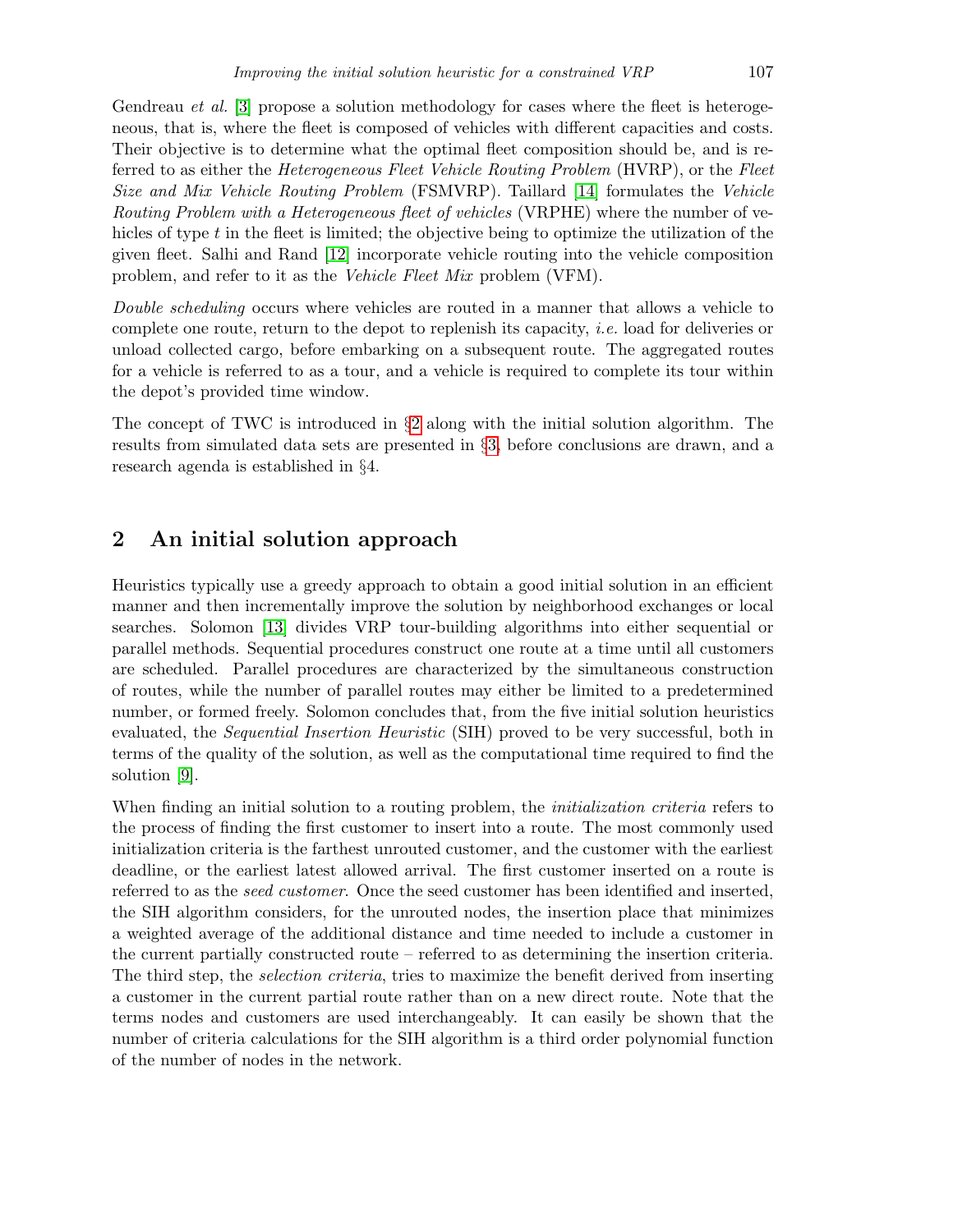A shortcoming of Solomon's SIH [\[13\]](#page-11-5) is that it considers all unrouted nodes when calculating the insertion and selection criteria for each iteration. The fact that all unrouted nodes are considered makes it computationally expensive. The VRP variant considered in this paper has multiple additional constraints. The occurrence of infeasible nodes, due to their incompatible time windows, in a partially constructed route therefore becomes significant. The introduction of the TWC concept assists in identifying and eliminating the obvious infeasible nodes. This results in a more effective and robust route construction heuristic.

The purpose of TWC is to determine the time overlap of all edges, or node combinations,  $(v_i, v_j)$ , where  $i, j \in \{0, 1, 2, \ldots, n\}$ . During the route construction phase, TWC may be tested, and nodes that are obviously infeasible may be eliminated from the set of considered nodes. The *Time Window Compatibility Matrix* (TWCM) is a nonsymmetrical matrix as the sequence of two consecutive nodes,  $v_i$  and  $v_j$ , is critical. The following notation is used in the problem formulation:

- $e_i$ : the earliest allowed arrival time at customer  $i$ ,
- $l_i$ : the latest allowed arrival time at customer  $i$ ,
- $s_i$ : the service time at node  $i$ ,
- $t_{ij}$ : the travel time from node i to node j,
- $a_j^{\check{e_i}}$ the actual arrival time at node  $j$ , given that node  $j$  is visited directly after node  $i$ , and that the actual arrival time at node  $i$  was  $e_i$ ,
- $a_j^{l_i}$ the actual arrival time at node  $j$ , given that node  $j$  is visited directly after node  $i$ , and that the actual arrival time at node  $i$  was  $l_i$ , and
- $TWC_{ij}$ : the TWC when node i is directly followed by node j.

Here  $TWC_{ij}$  indicates the entry in row i, column j of the TWCM. Five scenarios exist and are covered in more detail by Joubert [\[6\]](#page-10-5). The scenarios depend on the level and direction of overlap between the time windows of two consecutive customers, and are represented in Figure [1.](#page-4-0)

Each scenario represents a relationship between  $e_i$ ,  $l_i$ ,  $a_j^{e_i}$  and  $a_j^{l_i}$ , and assumes customer j to be serviced directly after customer i. In its generalized form, the expression for  $TWC_{ij}$ is given by

<span id="page-3-0"></span>
$$
TWC_{ij} = \begin{cases} \min \left\{ a_j^{l_i}, l_j \right\} - \max \left\{ a_j^{e_i}, e_j \right\} & \text{if } l_j - a_j^{e_i} > 0, \\ -\infty & \text{otherwise.} \end{cases}
$$
(1)

The higher the value of  $TWC_{ij}$  in [\(1\)](#page-3-0), the better the compatibility of the two time windows considered. Therefore an incompatible time window is defined to have a compatibility of negative infinity.

Consider an improved case where node  $v_u$  is considered for insertion between nodes  $v_i$  and  $v_j$ . As the TWCM is already calculated, it is possible to test the compatibility of node  $v_u$ with the routed nodes  $v_i$  and  $v_j$ . If either  $TWC_{iu}$  or  $TWC_{uj}$  is negative infinity  $(-\infty)$ , indicating an incompatible time window, the insertion heuristic moves on and considers the next edge, without wasting computational effort on calculating the insertion and selection criteria. Only if the time windows are considered compatible will the insertion and selection criteria be evaluated. The improvement of the computational burden is a direct function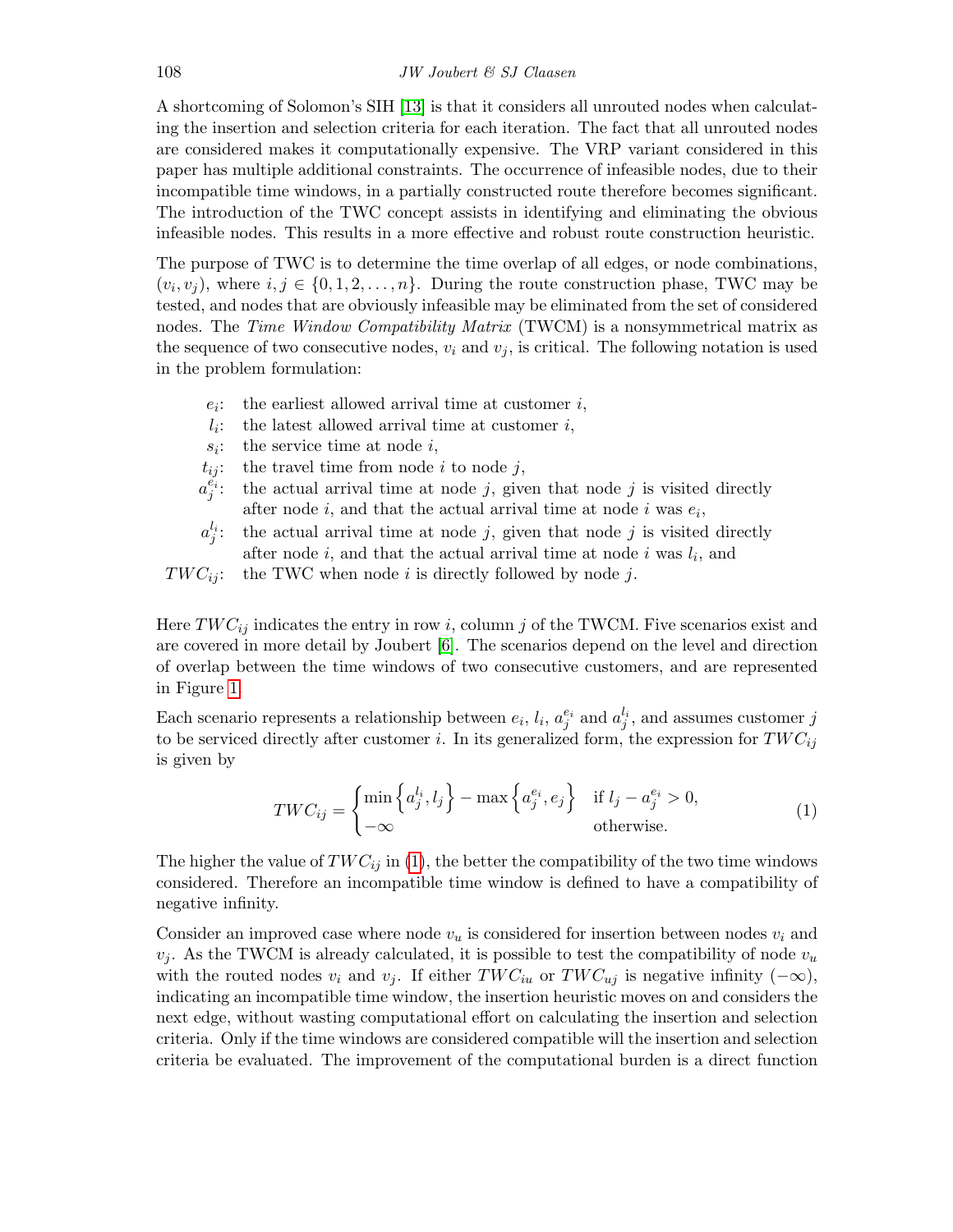

<span id="page-4-0"></span>Figure 1: Time window compatibility scenarios.

of the characteristics of the customer time windows. The computational complexity is of the same order as that of the SIH, with expected constant factor improvements possible due to the TWCM.

As opposed to the two most common initialization criteria, namely customer with earliest deadline, and furthest customer, as suggested by Dullaert et al. [\[2\]](#page-10-6), the authors of this paper also use the TWCM to identify seed nodes based on their TWC (the number of infeasible TWCs is calculated for each customer). The customer with the highest number of TWCs is identified as the seed customer. Ties are broken arbitrarily. It may be possible to not have any infeasible time window instances. In such a case a total compatibility value may be determined for each node  $v_a$  by means of the expression

$$
\sum_{\substack{i=1\\i\neq a}}^M TWC_{ia} + \sum_{\substack{j=1\\j\neq a}}^M TWC_{aj} + TWC_{aa},\tag{2}
$$

where M denotes the number of unrouted nodes. The customer with the lowest total compatibility is selected as seed customer. A graphical presentation of the initial solution algorithm is given in Figure [2.](#page-5-1)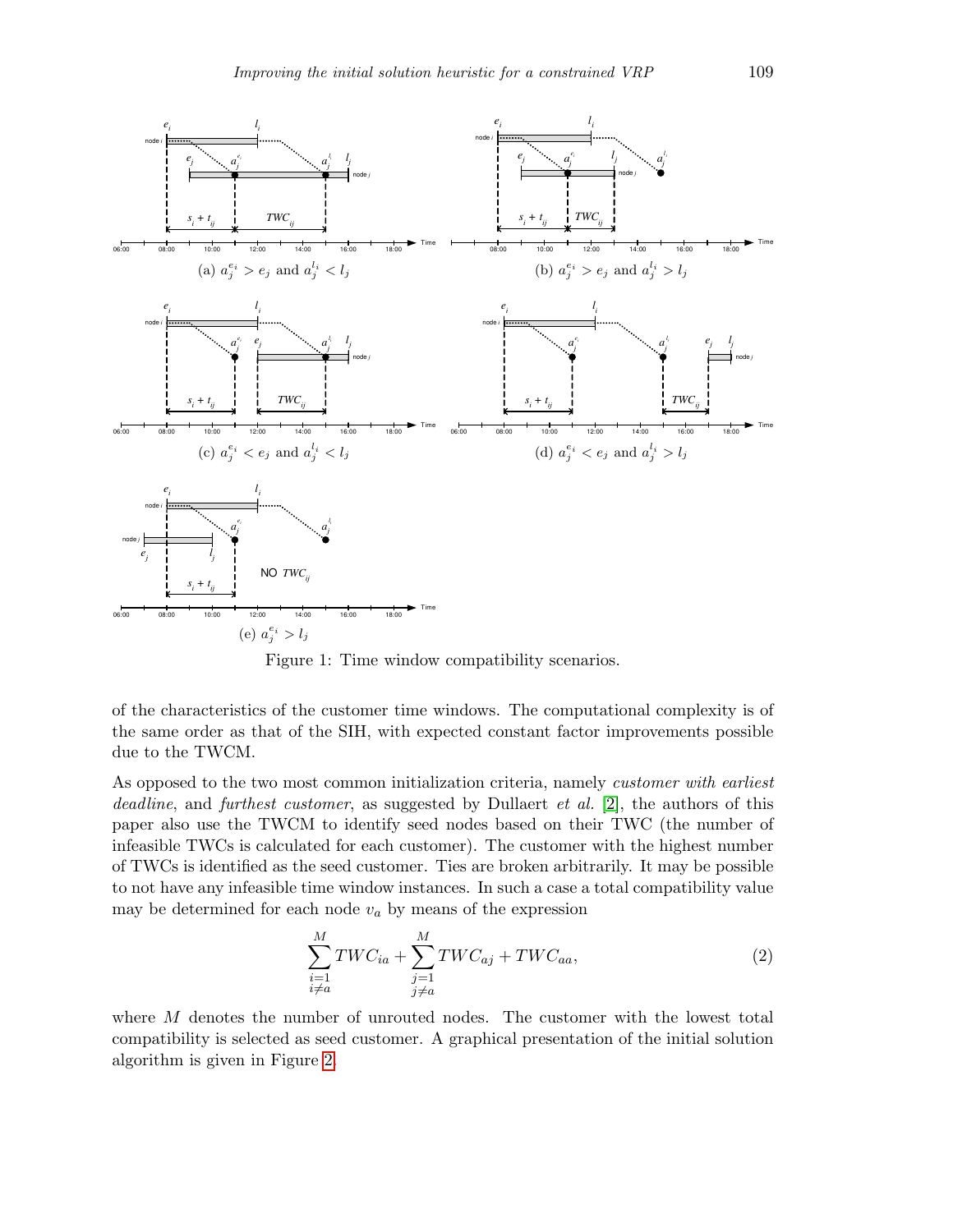

<span id="page-5-1"></span>Figure 2: Overview of the initial solution algorithm.

# <span id="page-5-0"></span>3 Results

The algorithm's objective function is defined as the total scheduling distance. For algorithmic evaluation purposes the basic concept of Solomon [\[13\]](#page-11-5) is used in terms of classifying benchmark data sets as being either clustered  $(C)$ , randomly distributed  $(R)$ , or a combination of the two (RC), and having either short, or long scheduling horizons.

To incorporate multiple time windows, an extended data set from Homberger [\[4\]](#page-10-7) is used. The data set was generated in a similar fashion to that of Solomon [\[13\]](#page-11-5), but contains 200 customers. The time windows from customers 101 through 200 were used as second time window for customers 1 through 100. Where an overlap of time windows occurred, a single (wider) time window was created by combining the two overlapping windows. The earliest opening time of the two time windows is used along with the latest closing time [\[7\]](#page-10-8).

The fleet structure proposed by Liu and Shen [\[11,](#page-11-6) [10\]](#page-11-7) is used to introduce their insertion based savings heuristic, and to incorporate a heterogeneous fleet. It is important to evaluate the contribution that the proposed TWC has on the results of the algorithm.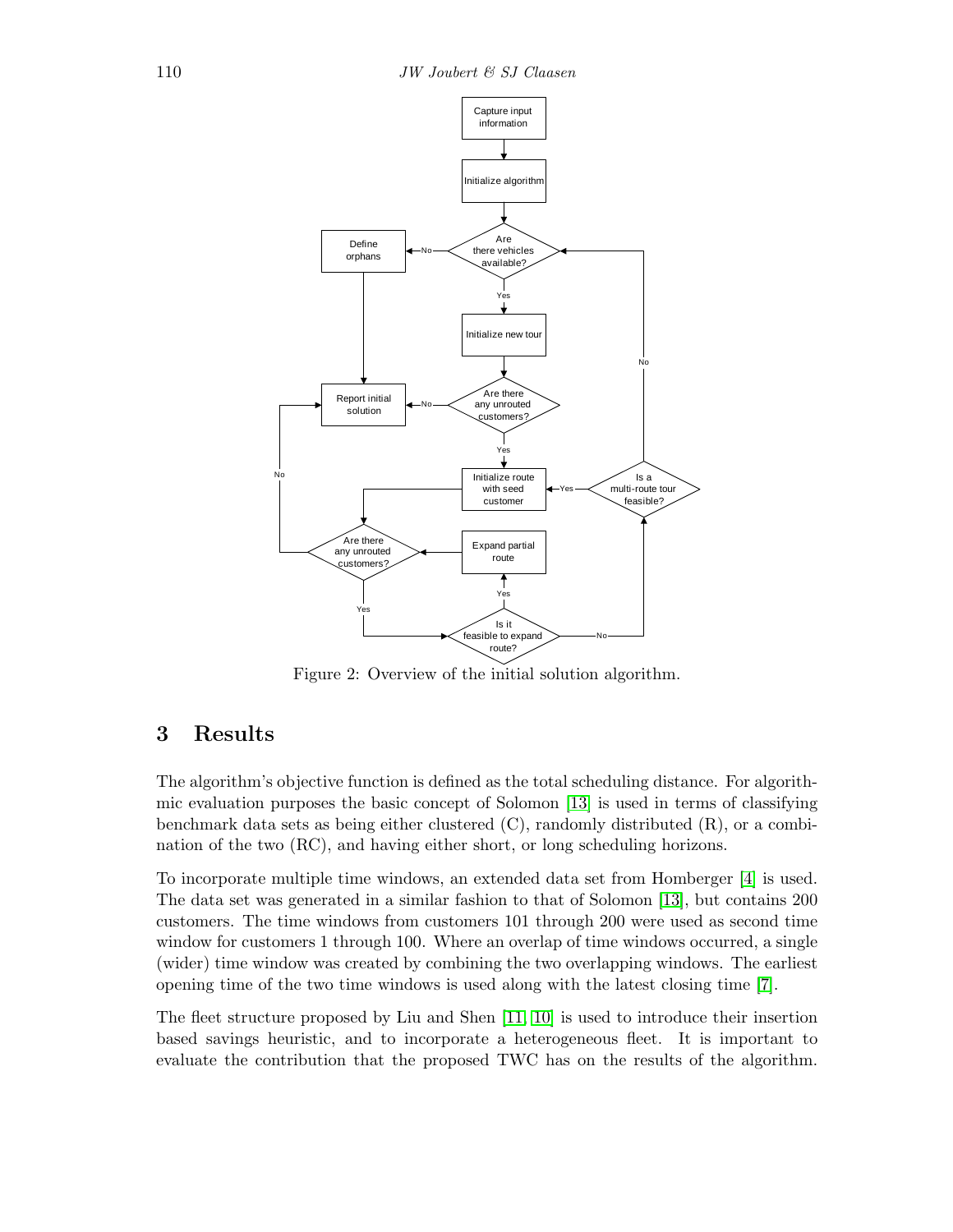For this purpose a comparative control algorithm is created. The control algorithm differs only in two respects from the proposed algorithm:

- It does not evaluate nodes for TWC when calculating the insertion criteria, and therefore considers every node for insertion on every edge of a partially constructed route.
- As no TWC is calculated for any node, the initialization criterium is changed to identify the seed customer as the unrouted customer with the earliest deadline.

The control algorithm was executed for all problem classes, and the initial solution summaries are provided in Table 1.

Although the results from the various problem classes, and even among the instances within a problem class, vary significantly, there is sufficient evidence that the notion of TWC improves the quality of the initial solution, on average from 60 problem instances, by more than 9%. There is, in general, a direct relationship between the distance saving and the computational saving for the proposed algorithm. It may be observed that when there are distance savings, there are also computational savings.

Although the specific problem instance impacts both the quality of the solution found, and the time required to find such a solution, it is clear that when customers with tight time windows are either randomly distributed or distributed in a semi-clustered manner, that the proposed algorithm performs consistently worse than the control algorithm, both in terms of finding a good quality solution, and in the computational time required. Should the  $R1$  and  $RC1$  problem classes be omitted, *i.e.* the proposed algorithm not be applied to such problem instances, then an average distance saving of 14%, and an average CPU time saving of 19% may be achieved, respectively.

### 4 Conclusions

The results of the initial solution algorithm proposed in this paper demonstrate that multiple variants of the vehicle routing problem, i.e. multiple soft time windows, a heterogeneous fleet and double scheduling, may indeed be integrated into a single initial solution algorithm.

The initial solution algorithm is the first step in obtaining near optimal solutions for vehicle routing and scheduling type problems. In this paper the concept of *time window* compatibility is introduced to ease the computational burden of the algorithm, and to find a better seed customer. The amount by which the proposed algorithm eases the computational burden is a direct function of the time window characteristics of the customers in the network. Numerical results indicate that initial solution algorithms are highly sensitive to the specific problem instance. This paper claims that the proposed algorithm holds both distance and savings opportunities for problem instances where customers are clustered, or where longer time windows exist for customers.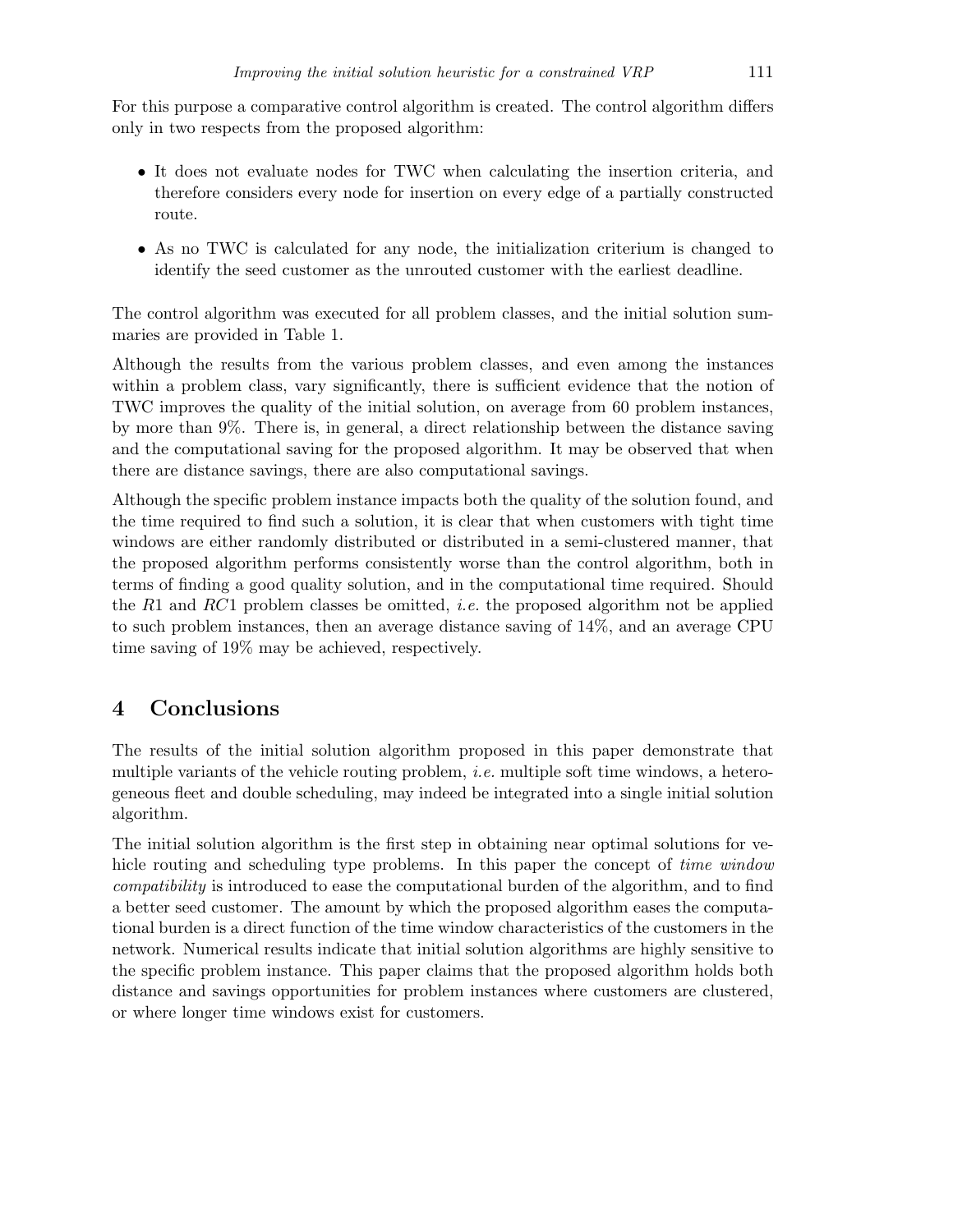| Problem<br>class | TWC<br>included          | Number of<br>tours | Number of<br>routes | Scheduling<br>distance | <b>Distance</b><br>saving | CPU time<br>saving |
|------------------|--------------------------|--------------------|---------------------|------------------------|---------------------------|--------------------|
| $C1-01$          | $\checkmark$<br>$\times$ | 11<br>11           | 22<br>39            | 7330<br>8914           | 18%                       | 43%                |
| $C1-02$          | $\checkmark$<br>$\times$ | 12<br>11           | 23<br>33            | 7014<br>8016           | 12%                       | 20%                |
| $C1-03$          | $\checkmark$<br>$\times$ | 16<br>14           | 21<br>24            | 5626<br>5566           | $-1%$                     | $0\%$              |
| $C1-04$          | $\checkmark$<br>$\times$ | 17<br>17           | 19<br>21            | 6318<br>5020           | $-26%$                    | $-24%$             |
| $C1-05$          | $\checkmark$<br>$\times$ | 14<br>11           | 21<br>35            | 6110<br>8668           | 30%                       | 33%                |
| $C1-06$          | $\checkmark$<br>$\times$ | 12<br>11           | 21<br>30            | 7280<br>8020           | 9%                        | 34%                |
| $C1-07$          | ✓<br>×                   | 18<br>9            | 19<br>27            | 6462<br>7886           | 18%                       | 36%                |
| $C1-08$          | $\checkmark$<br>$\times$ | 17<br>11           | 19<br>24            | 6134<br>7518           | 18%                       | 28%                |
| $C1-09$          | $\checkmark$<br>$\times$ | 18<br>10           | 19<br>21            | 5842<br>7142           | 18%                       | 23\%               |
| $C1-10$          | $\checkmark$<br>$\times$ | 18<br>12           | 19<br>19            | 5434<br>6838           | 21\%                      | $7\%$              |

Table 1a: Results for the C1-class of problems.

| Problem<br>class | TWC<br>included          | Number of<br>tours               | Number of<br>routes  | Scheduling<br>distance | <b>Distance</b><br>saving | CPU time<br>saving |
|------------------|--------------------------|----------------------------------|----------------------|------------------------|---------------------------|--------------------|
| $C2-01$          | ✓<br>$\times$            | $\overline{4}$<br>$\overline{4}$ | 6<br>19              | 7240<br>7246           | $0\%$                     | 32%                |
| $C2-02$          | $\checkmark$<br>$\times$ | $\overline{4}$<br>$\overline{4}$ | 8<br>20              | 5820<br>8968           | 35%                       | 16%                |
| $C2-03$          | $\checkmark$<br>$\times$ | 5<br>5                           | 9<br>13              | 5744<br>7052           | $19\%$                    | 18%                |
| $C2-04$          | $\checkmark$<br>$\times$ | 5<br>$\overline{4}$              | 6<br>7               | 5138<br>5410           | $5\%$                     | $-24%$             |
| $C2-05$          | $\checkmark$<br>$\times$ | $\overline{4}$<br>$\overline{4}$ | 6<br>20              | 7152<br>8382           | 15%                       | 19%                |
| $C2-06$          | $\checkmark$<br>$\times$ | $\overline{4}$<br>4              | 6<br>17              | 6478<br>8294           | 22%                       | $-3%$              |
| $C2-07$          | $\checkmark$<br>$\times$ | 3<br>$\overline{4}$              | $\overline{7}$<br>14 | 6608<br>7148           | $8\%$                     | 24%                |
| $C2-08$          | $\checkmark$<br>$\times$ | $\overline{4}$<br>3              | 6<br>12              | 5874<br>7186           | 18%                       | 17%                |
| $C2-09$          | $\checkmark$<br>$\times$ | $\bf 5$<br>$\overline{4}$        | $\overline{7}$<br>13 | 5966<br>6438           | $7\%$                     | 22%                |
| $C2-10$          | ✓<br>$\times$            | $\overline{4}$<br>4              | 6<br>10              | 6088<br>8220           | 26%                       | 13%                |

Table 1b: Results for the C2-class of problems.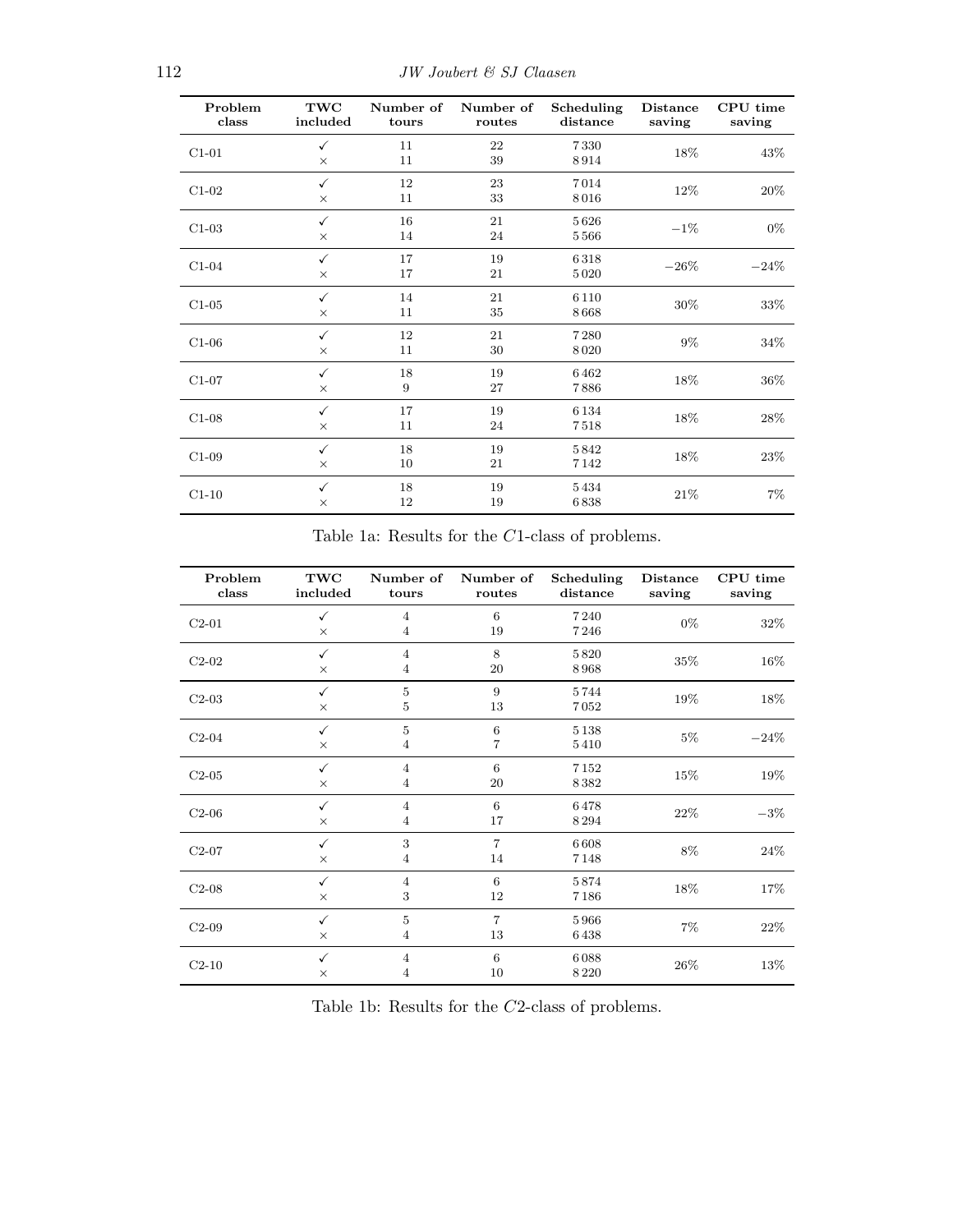| Problem<br>class | TWC<br>included          | Number of<br>tours   | Number of<br>routes | Scheduling<br>distance | <b>Distance</b><br>saving | CPU time<br>saving |
|------------------|--------------------------|----------------------|---------------------|------------------------|---------------------------|--------------------|
| $R1-01$          | $\checkmark$<br>$\times$ | 16<br>$\overline{7}$ | 72<br>75            | 16178<br>15510         | $-4\%$                    | $-56%$             |
| $R1-02$          | $\checkmark$<br>$\times$ | 40<br>30             | 69<br>70            | 11216<br>11068         | $-1\%$                    | $-31%$             |
| $R1-03$          | $\checkmark$<br>$\times$ | 56<br>53             | 69<br>69            | 10770<br>10730         | $-0\%$                    | $-15%$             |
| $R1-04$          | $\checkmark$<br>$\times$ | 51<br>44             | 70<br>71            | 15498<br>15150         | $-2\%$                    | $-34%$             |
| $R1-05$          | $\checkmark$<br>$\times$ | 43<br>$\overline{7}$ | 68<br>71            | 11430<br>11606         | $2\%$                     | $-60\%$            |
| $R1-06$          | $\checkmark$<br>$\times$ | 47<br>27             | 68<br>69            | 10712<br>11062         | $3\%$                     | $-32%$             |
| $R1-07$          | $\checkmark$<br>$\times$ | 60<br>49             | 69<br>68            | 10618<br>10640         | $0\%$                     | $-24%$             |
| $R1-08$          | $\checkmark$<br>$\times$ | 56<br>44             | 70<br>71            | 16076<br>15898         | $-1\%$                    | $-35%$             |
| $R1-09$          | $\checkmark$<br>$\times$ | 41<br>8              | 68<br>69            | 10816<br>11042         | $2\%$                     | $-50\%$            |
| $R1-10$          | $\checkmark$<br>$\times$ | 47<br>10             | 69<br>68            | 10756<br>11362         | $5\%$                     | 63%                |

Table 1c: Results for the  $R1\mbox{-class}$  of problems.

| Problem<br>class | TWC<br>included          | Number of<br>tours               | Number of<br>routes   | Scheduling<br>distance | <b>Distance</b><br>saving | CPU time<br>saving |
|------------------|--------------------------|----------------------------------|-----------------------|------------------------|---------------------------|--------------------|
| $R2-01$          | $\checkmark$<br>$\times$ | 5<br>$\overline{2}$              | $\overline{7}$<br>13  | 8722<br>9990           | 13%                       | 53%                |
| $R2-02$          | $\checkmark$<br>$\times$ | $\overline{4}$<br>$\overline{2}$ | 6<br>13               | 6162<br>8636           | 29%                       | 33%                |
| $R2-03$          | ✓<br>$\times$            | $\overline{2}$<br>$\overline{2}$ | 6<br>9                | 5412<br>6336           | 15%                       | 23%                |
| $R2-04$          | $\checkmark$<br>$\times$ | 3<br>$\overline{2}$              | 6<br>6                | 3474<br>3988           | 13%                       | $2\%$              |
| $R2-05$          | $\checkmark$<br>$\times$ | 5<br>$\overline{2}$              | 6<br>9                | 7874<br>10792          | 27%                       | 51\%               |
| $R2-06$          | ✓<br>$\times$            | 3<br>$\overline{2}$              | $\boldsymbol{6}$<br>8 | 5520<br>7848           | 30%                       | 31\%               |
| $R2-07$          | $\checkmark$<br>$\times$ | $\overline{4}$<br>$\overline{2}$ | $\overline{7}$<br>9   | 4544<br>7228           | 37%                       | 19%                |
| $R2-08$          | $\checkmark$<br>$\times$ | 5<br>1                           | 6<br>6                | 3544<br>4722           | 25%                       | $-3%$              |
| $R2-09$          | ✓<br>$\times$            | 5<br>$\overline{2}$              | 6<br>8                | 7320<br>8198           | 11%                       | 50%                |
| $R2-10$          | $\checkmark$<br>$\times$ | 5<br>$\overline{2}$              | $\overline{7}$<br>8   | 7792<br>9768           | 20%                       | 45\%               |

Table 1d: Results for the R2-class of problems.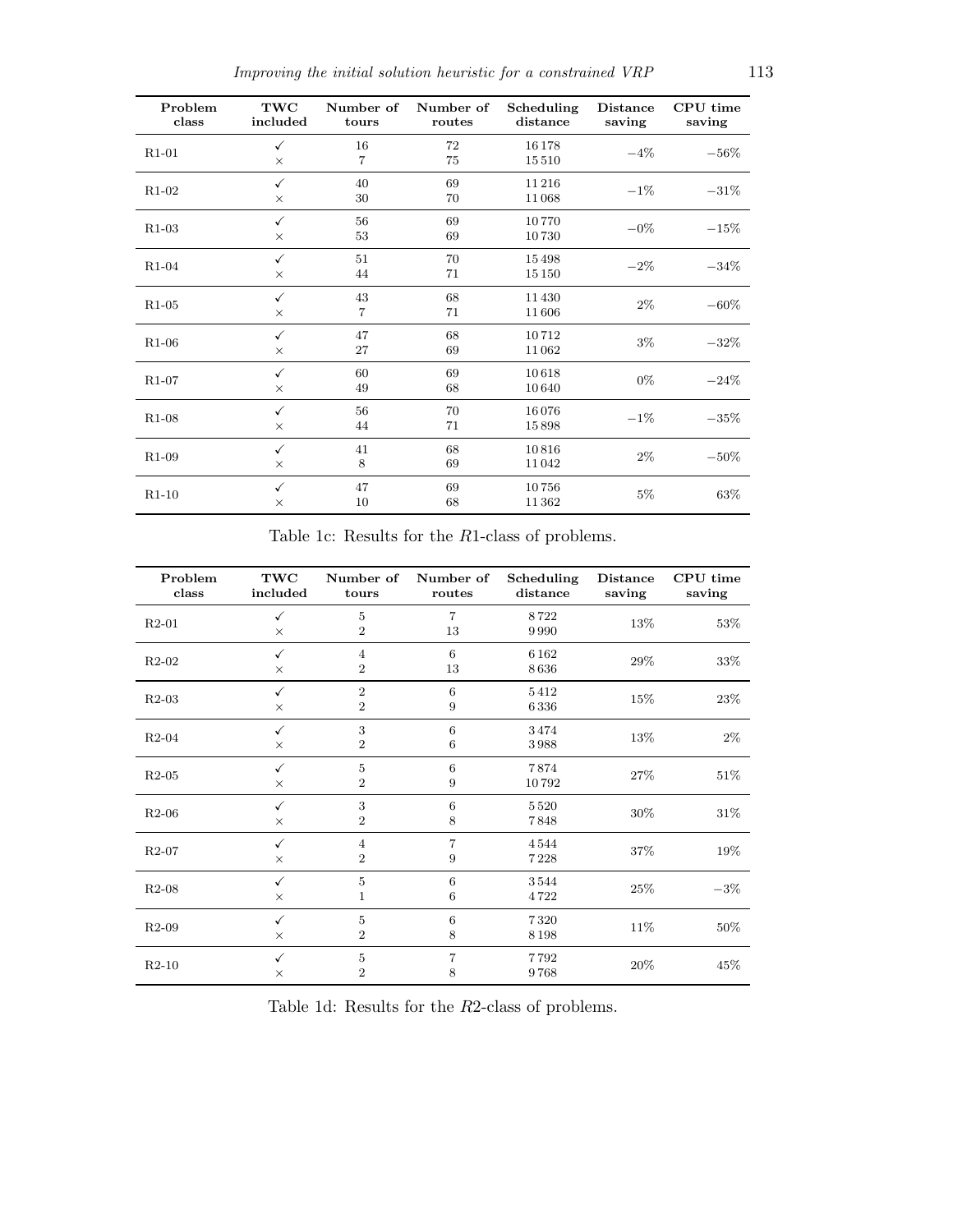| Problem<br>class | TWC<br>included          | Number of<br>tours | Number of<br>routes | Scheduling<br>distance | <b>Distance</b><br>saving | CPU time<br>saving |
|------------------|--------------------------|--------------------|---------------------|------------------------|---------------------------|--------------------|
| $RC1-01$         | $\checkmark$<br>$\times$ | 26<br>6            | 48<br>50            | 8706<br>9026           | $4\%$                     | $-6\%$             |
| $RC1-02$         | $\checkmark$<br>$\times$ | 32<br>13           | 45<br>46            | 8662<br>8542           | $-1%$                     | $1\%$              |
| $RC1-03$         | $\checkmark$<br>$\times$ | 39<br>26           | 46<br>47            | 8882<br>8268           | $-7%$                     | $-33%$             |
| $RC1-04$         | $\checkmark$<br>$\times$ | 45<br>45           | 46<br>47            | 10368<br>7960          | $-30\%$                   | $-103%$            |
| $RC1-05$         | $\checkmark$<br>$\times$ | 34<br>10           | 47<br>49            | 8754<br>9142           | $4\%$                     | $-10\%$            |
| $RC1-06$         | $\checkmark$<br>$\times$ | 40<br>6            | 47<br>48            | 8374<br>9418           | 11%                       | $-16\%$            |
| $RC1-07$         | $\checkmark$<br>$\times$ | 41<br>10           | 47<br>48            | 8440<br>8846           | $5\%$                     | $-13%$             |
| $RC1-08$         | $\checkmark$<br>$\times$ | 41<br>12           | 47<br>49            | 8702<br>8742           | $0\%$                     | $-17%$             |
| $RC1-09$         | $\checkmark$<br>$\times$ | 40<br>11           | 47<br>48            | 8730<br>9444           | 8%                        | $-26%$             |
| $RC1-10$         | $\checkmark$<br>$\times$ | 38<br>14           | 48<br>48            | 8630<br>8630           | $0\%$                     | $-18%$             |

Table 1e: Results for the  $RC1\textrm{-}\text{class}$  of problems.

| Problem<br>class | <b>TWC</b><br>included   | Number of<br>tours   | Number of<br>routes | Scheduling<br>distance | <b>Distance</b><br>saving | CPU time<br>saving |
|------------------|--------------------------|----------------------|---------------------|------------------------|---------------------------|--------------------|
| $RC2-01$         | ✓<br>$\times$            | 12<br>$\overline{2}$ | 19<br>21            | 7748<br>8622           | 10%                       | 24%                |
| $RC2-02$         | $\checkmark$<br>$\times$ | 9<br>$\overline{2}$  | 18<br>20            | 6938<br>7480           | $7\%$                     | 22%                |
| $RC2-03$         | $\checkmark$<br>$\times$ | 10<br>3              | 18<br>18            | 5914<br>5208           | $-14%$                    | $7\%$              |
| $RC2-04$         | $\checkmark$<br>$\times$ | 16<br>14             | 18<br>18            | 6512<br>5452           | $-19%$                    | $-28%$             |
| $RC2-05$         | $\checkmark$<br>$\times$ | 15<br>3              | 19<br>19            | 7730<br>7892           | $2\%$                     | 27%                |
| $RC2-06$         | ✓<br>$\times$            | 16<br>3              | 19<br>20            | 6886<br>7788           | 12%                       | 22%                |
| $RC2-07$         | $\checkmark$<br>$\times$ | 18<br>3              | 19<br>18            | 6362<br>7612           | 16%                       | 23%                |
| $RC2-08$         | $\checkmark$<br>$\times$ | 14<br>3              | 18<br>19            | 5832<br>6936           | 18%                       | 13%                |
| $RC2-09$         | $\checkmark$<br>$\times$ | 15<br>3              | 18<br>19            | 5748<br>7114           | 19%                       | 16%                |
| $RC2-10$         | $\checkmark$<br>$\times$ | 16<br>$\overline{2}$ | 18<br>18            | 4804<br>6622           | 27%                       | 14%                |

Table 1f: Results for the RC2-class of problems.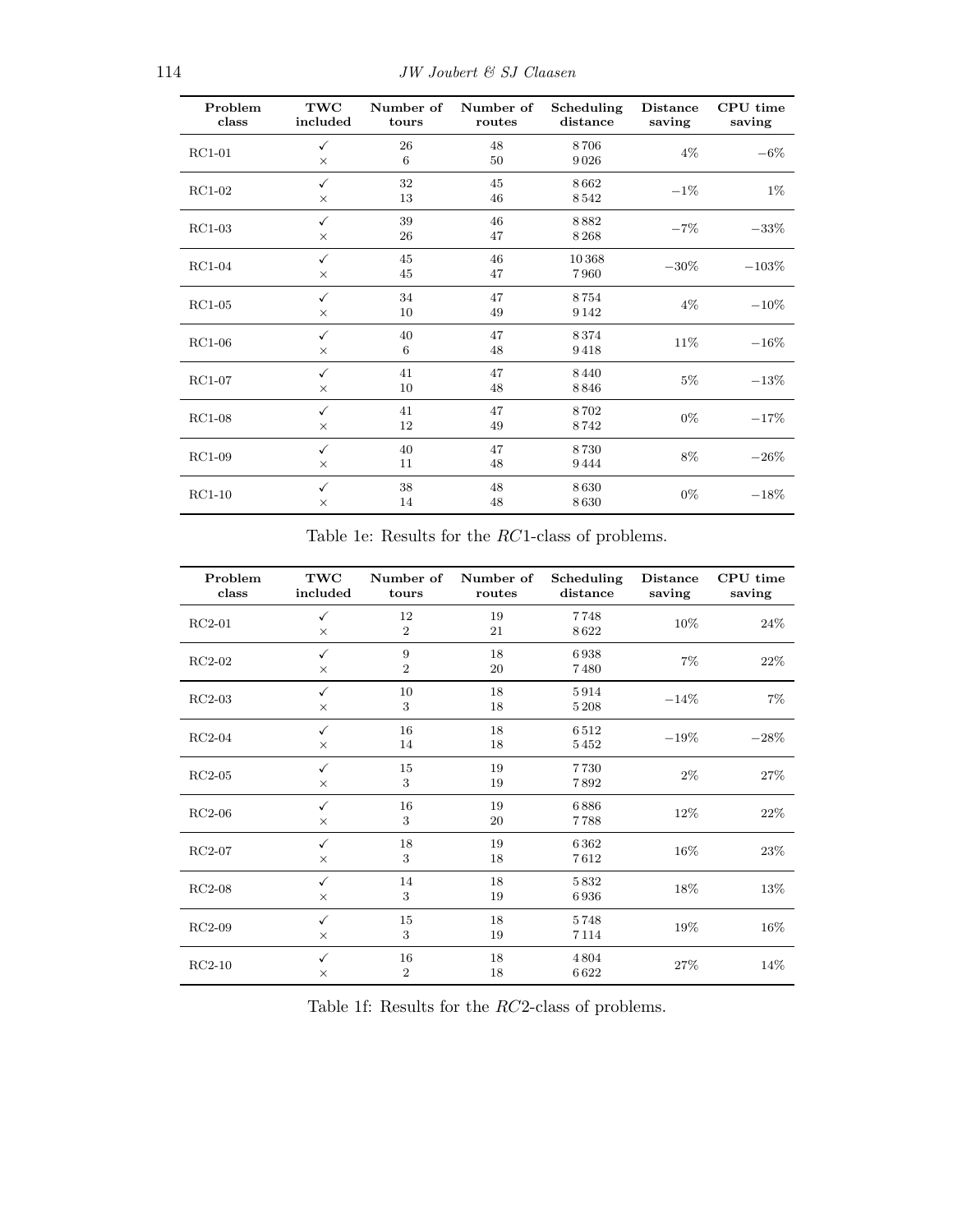At worst, the number of evaluative criteria calculations is a third order polynomial function of the number of nodes in the network, similar to the SIH on which it is based. Currently the TWC is determined after the selection criteria, and future research could evaluate the positioning of the TWC portion of the algorithm.

As the proposed algorithm is but the first step in obtaining a final solution, integration with metaheuristics is required before the algorithm can be implemented. Some metaheuristic algorithms, such as Tabu Search, are sensitive to the quality of an initial solution. The concept of TWC should again be introduced and evaluated at metaheuristic level as a potential performance improvement tool.

#### Acknowledgement

The authors would like to thank the editor and two anonymous reviewers for their valuable contributions to improve the quality of this paper.

#### References

- <span id="page-10-1"></span>[1] Clarke G & Wright JW, 1964, Scheduling of vehicles from a central depot to a number of delivery points, Operations Research, 12, pp. 568–581.
- <span id="page-10-6"></span>[2] DULLAERT W, JANSSENS GK, SÖRENSEN K & VERNIMMEN B, 2001, New heuristics for the fleet size and mix vehicle routing problem with time windows, in  $9<sup>th</sup>$  World Conference on Transport Research, COEX Convention Center, Seoul.
- <span id="page-10-3"></span>[3] GENDREAU M, LAPORTE G, MUSARAGANYI C & TAILLARD ED, 1999, A tabu search heuristic for the heterogeneous fleet vehicle routing problem, Computers & Operations Research, 26(12), pp. 1153–1173.
- <span id="page-10-7"></span>[4] HOMBERGER J & GEHRING H, 1999, Two evolutionary metaheuristics for the vehicle routing problem with time windows, Information Systems and Operations Research,  $37(3)$ , pp. 297–318.
- <span id="page-10-2"></span>[5] Ibaraki T, Imahori S, Kubo M, Masuda T, Uno T & Yagiura M, 2005, Effective local search algorithms for routing and scheduling problems with general time window constraints, Transportation Science,  $39(2)$ , pp. 206–232.
- <span id="page-10-5"></span>[6] Joubert JW, 2003, An initial solution heuristic for the vehicle routing and scheduling problem, MEng thesis, University of Pretoria, Pretoria.
- <span id="page-10-8"></span>[7] Joubert JW, 2004, Improving on the initial solution heuristic for the vehicle routing problem with multiple constraints, pp. 217–226 in BREBBIA C (ED), Urban Transport X, WITPress, Southampton.
- <span id="page-10-0"></span>[8] Laporte G, 1992, The vehicle routing problem: An overview of exact and approximate algorithms, European Journal of Operational Research, 59(3), pp. 345–358.
- <span id="page-10-4"></span>[9] Laporte G & Semet F, 2002, Classical heuristics for the capacitated VRP, pp. 109– 154 in TOTH P & VIGO D (EDS), The vehicle routing problem, SIAM, Philadelphia (PA).